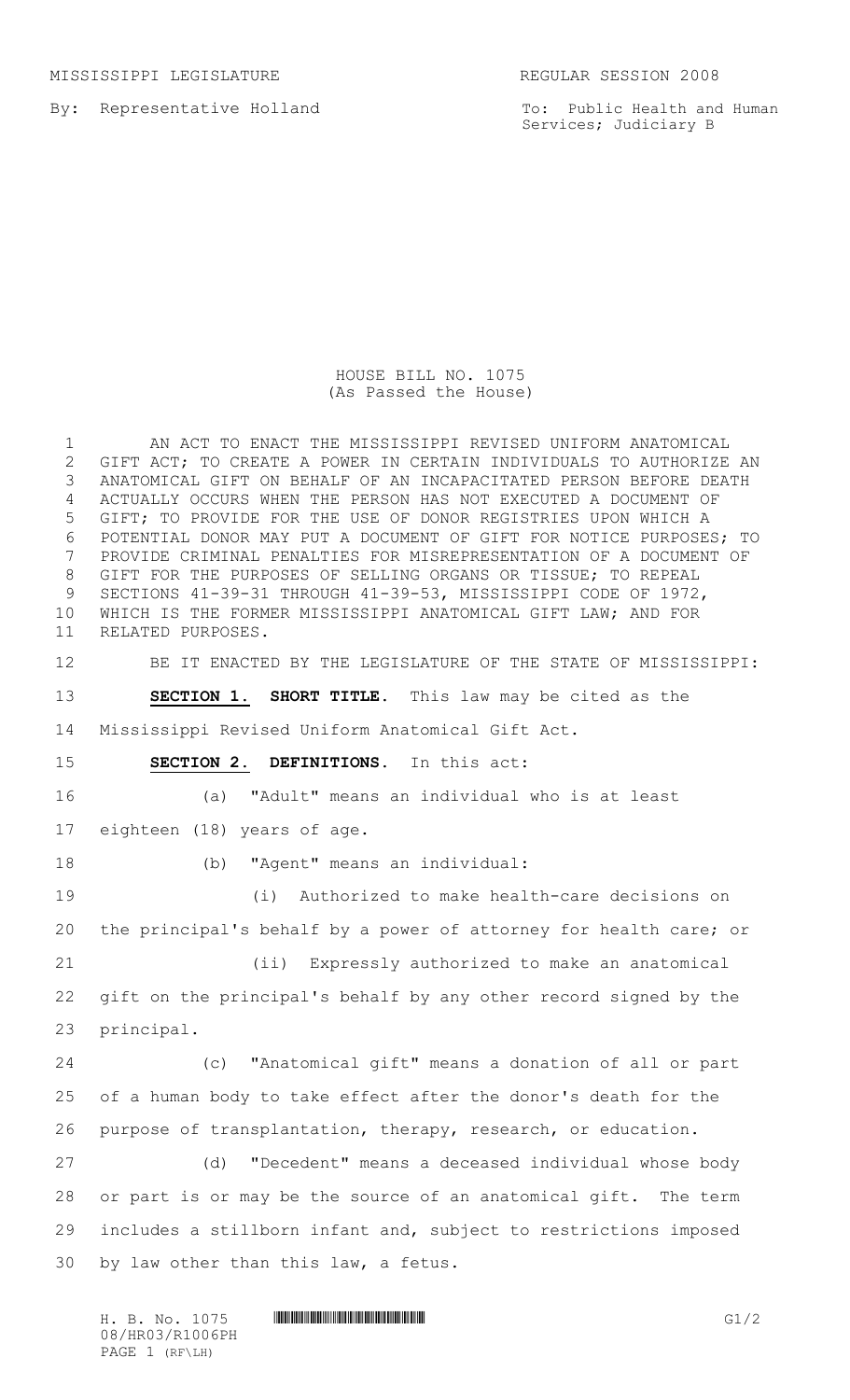(e) "Disinterested witness" means a witness other than the spouse, child, parent, sibling, grandchild, grandparent, or guardian of the individual who makes, amends, revokes, or refuses to make an anatomical gift, or another adult who exhibited special care and concern for the individual. The term does not include a person to which an anatomical gift could pass under Section 11.

 (f) "Document of gift" means a donor card or other record used to make an anatomical gift. The term includes a statement or symbol on a driver's license, identification card, or donor registry.

 (g) "Donor" means an individual whose body or part is the subject of an anatomical gift.

 (h) "Donor registry" means a database that contains records of anatomical gifts and amendments to or revocations of anatomical gifts.

 (i) "Driver's license" means a license or permit issued by the Mississippi Department of Public Safety to operate a vehicle, whether or not conditions are attached to the license or permit.

 (j) "Eye bank" means a person that is licensed, accredited, or regulated under federal or state law to engage in the recovery, screening, testing, processing, storage, or distribution of human eyes or portions of human eyes.

 (k) "Guardian" means a person appointed by a court to make decisions regarding the support, care, education, health, or welfare of an individual. The term does not include a guardian ad litem.

 (l) "Hospital" means a facility licensed as a hospital under the law of any state or a facility operated as a hospital by the United States, a state, or a subdivision of a state.

 (m) "Identification card" means an identification card issued by the Mississippi Department of Public Safety.

(n) "Know" means to have actual knowledge.

08/HR03/R1006PH PAGE 2 (RF\LH)

 $H. B. No. 1075$  . HINDING PHOTOGRAPH  $H. B. N \circ A$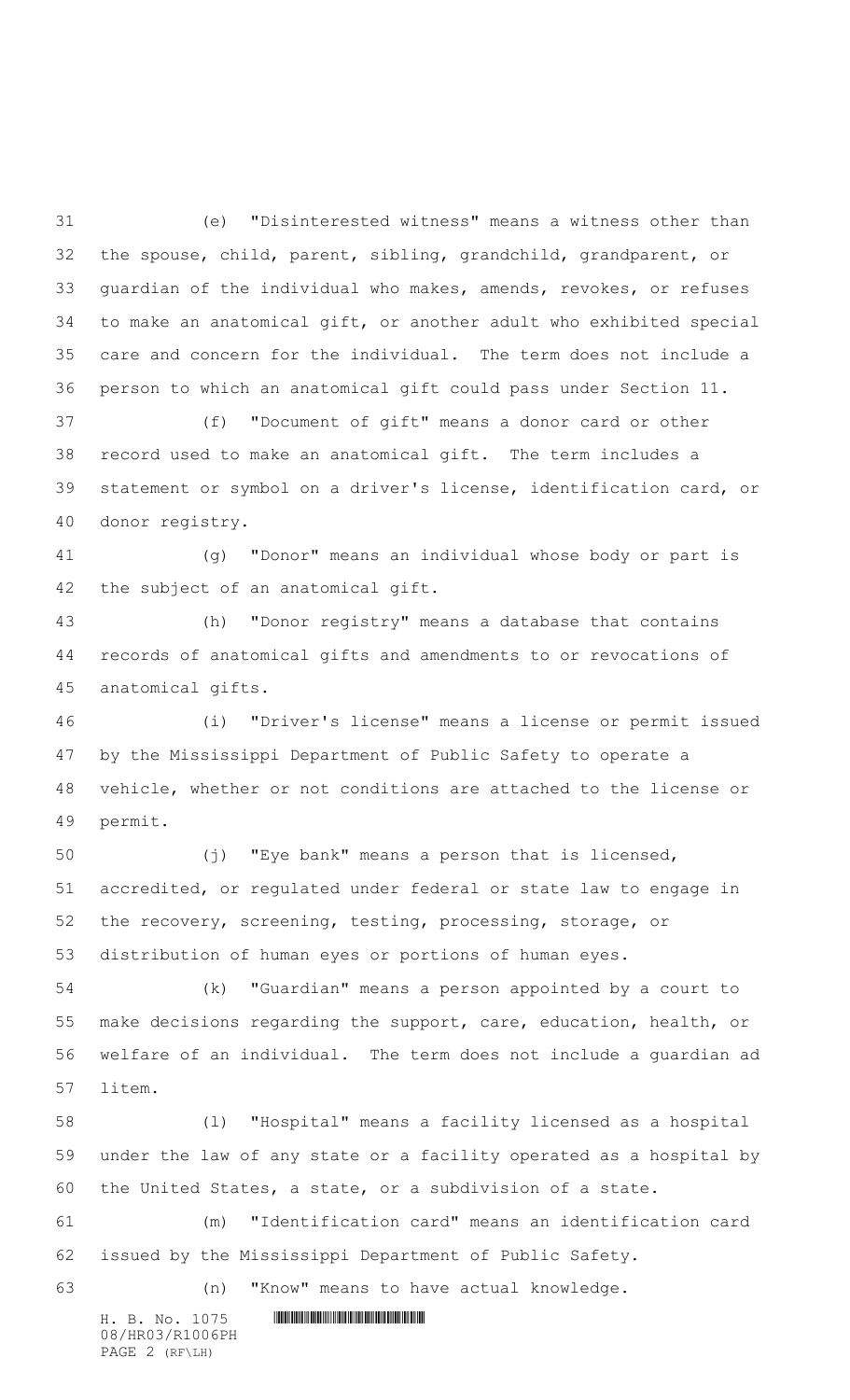(o) "Minor" means an individual who is under eighteen (18) years of age.

 (p) "Organ procurement organization" means a person designated by the Secretary of the United States Department of Health and Human Services as an organ procurement organization.

 (q) "Parent" means a parent whose parental rights have not been terminated.

 (r) "Part" means an organ, an eye, or tissue of a human being. The term does not include the whole body.

 (s) "Person" means an individual, corporation, business trust, estate, trust, partnership, limited liability company, association, joint venture, public corporation, government or governmental subdivision, agency, or instrumentality, or any other legal or commercial entity.

 (t) "Physician" means an individual authorized to practice medicine or osteopathy under the law of any state.

 (u) "Procurement organization" means an eye bank, organ 81 procurement organization, or tissue bank.

 (v) "Prospective donor" means an individual who is dead or near death and has been determined by a procurement organization to have a part that could be medically suitable for transplantation, therapy, research, or education. The term does not include an individual who has made a refusal.

 (w) "Reasonably available" means able to be contacted by a procurement organization without undue effort and willing and able to act in a timely manner consistent with existing medical criteria necessary for the making of an anatomical gift.

 (x) "Recipient" means an individual into whose body a decedent's part has been or is intended to be transplanted.

 (y) "Record" means information that is inscribed on a tangible medium or that is stored in an electronic or other medium and is retrievable in perceivable form.

 $H. B. No. 1075$  . HINDIAN ROSE INTERNATIONAL PROPERTY AND RELATED AT A set of  $H$ 08/HR03/R1006PH PAGE 3 (RF\LH)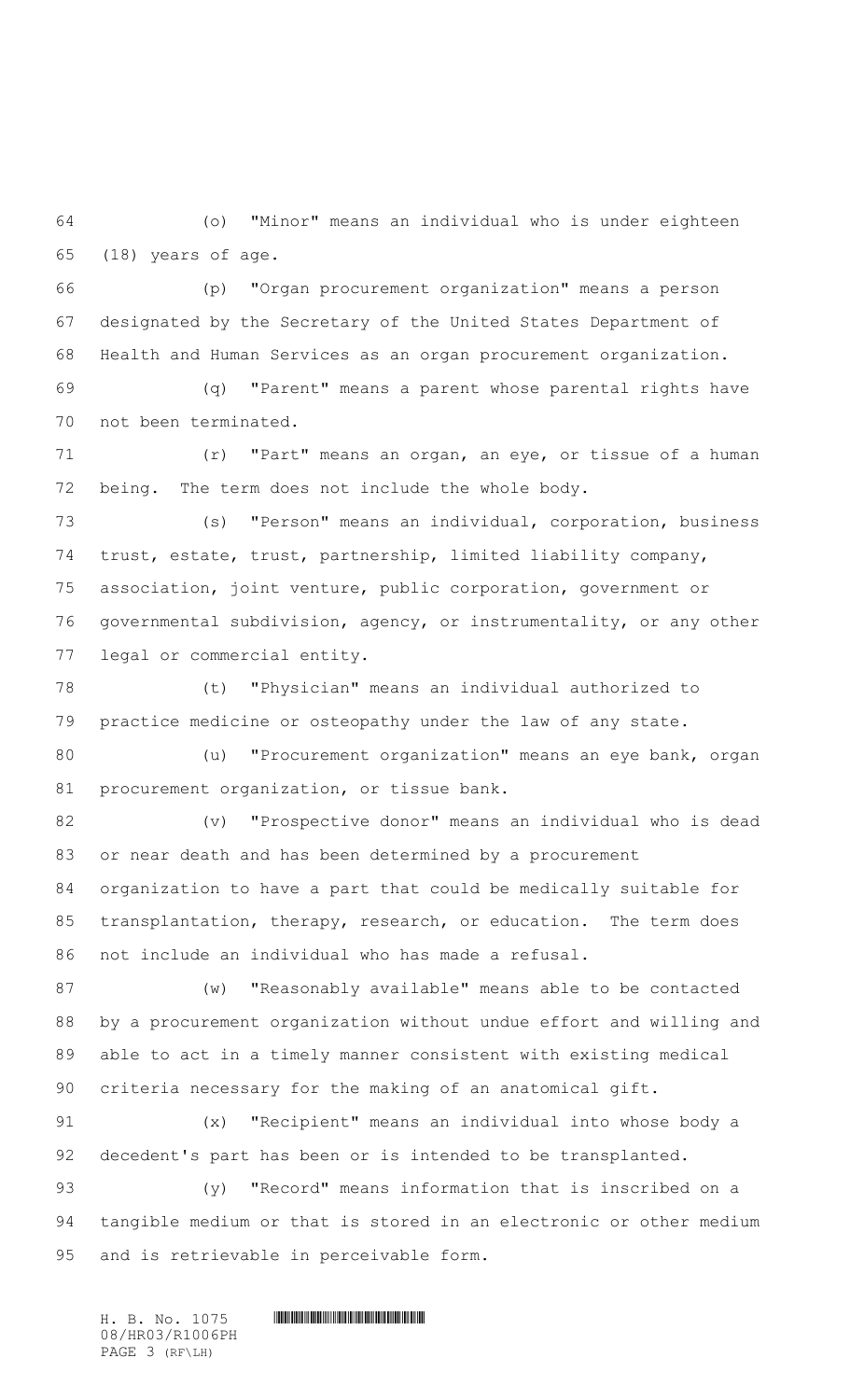(z) "Refusal" means a record created under Section 7 that expressly states an intent to bar other persons from making an anatomical gift of an individual's body or part.

 (aa) "Sign" means, with the present intent to authenticate or adopt a record:

 (i) To execute or adopt a tangible symbol; or (ii) To attach to or logically associate with the record an electronic symbol, sound, or process.

 (bb) "State" means a state of the United States, the District of Columbia, Puerto Rico, the United States Virgin Islands, or any territory or insular possession subject to the jurisdiction of the United States.

 (cc) "Technician" means an individual determined to be qualified to remove or process parts by an appropriate organization that is licensed, accredited, or regulated under federal or state law. The term includes an enucleator.

 (dd) "Tissue" means a portion of the human body other than an organ or an eye. The term does not include blood unless the blood is donated for the purpose of research or education.

 (ee) "Tissue bank" means a person that is licensed, accredited, or regulated under federal or state law to engage in the recovery, screening, testing, processing, storage, or distribution of tissue.

 (ff) "Transplant hospital" means a hospital that furnishes organ transplants and other medical and surgical specialty services required for the care of transplant patients.

 **SECTION 3. APPLICABILITY.** This law applies to an anatomical 123 gift or amendment to, revocation of, or refusal to make an anatomical gift, whenever made.

 **SECTION 4. WHO MAY MAKE ANATOMICAL GIFT BEFORE DONOR'S DEATH.** Subject to Section 8, an anatomical gift of a donor's body or part may be made during the life of the donor for the purpose

 $H. B. No. 1075$  **HENGING PHOTOGRAPH** 08/HR03/R1006PH PAGE 4 (RF\LH)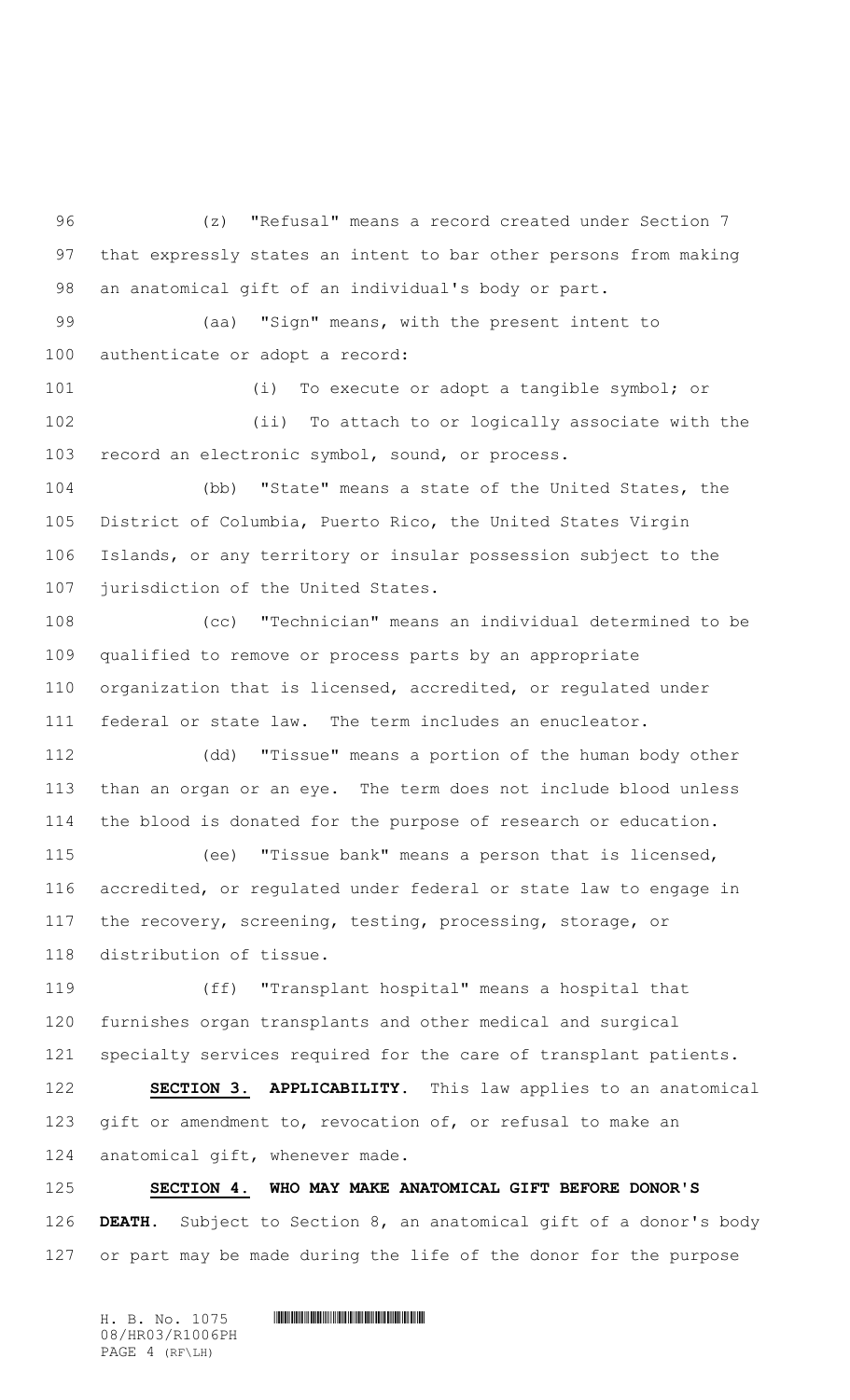of transplantation, therapy, research, or education in the manner provided in Section 5 by:

 (a) The donor, if the donor is an adult or if the donor is an emancipated minor;

 (b) An agent of the donor, unless the power of attorney for health care or other record prohibits the agent from making an anatomical gift; or

(c) The donor's guardian.

 **SECTION 5. MANNER OF MAKING ANATOMICAL GIFT BEFORE DONOR'S DEATH.** (1) A donor may make an anatomical gift:

 (a) By authorizing a statement or symbol indicating that the donor has made an anatomical gift to be imprinted on the donor's driver's license or identification card;

(b) In a will;

 (c) During a terminal illness or injury of the donor, by any form of communication addressed to at least two (2) adults, at least one (1) of whom is a disinterested witness; or

(d) As provided in subsection (2).

 (2) A donor or other person authorized to make an anatomical gift under Section 4 may make a gift by a donor card or other record signed by the donor or other person making the gift or by authorizing that a statement or symbol indicating that the donor has made an anatomical gift be included on a donor registry. If the donor or other person is physically unable to sign a record, the record may be signed by another individual at the direction of the donor or other person and must:

 (a) Be witnessed by at least two (2) adults, at least one (1) of whom is a disinterested witness, who have signed at the request of the donor or the other person; and

 (b) State that it has been signed and witnessed as provided in paragraph (a).

08/HR03/R1006PH PAGE 5 (RF\LH)

 $H. B. No. 1075$  **HENGING PHOTOGRAPH**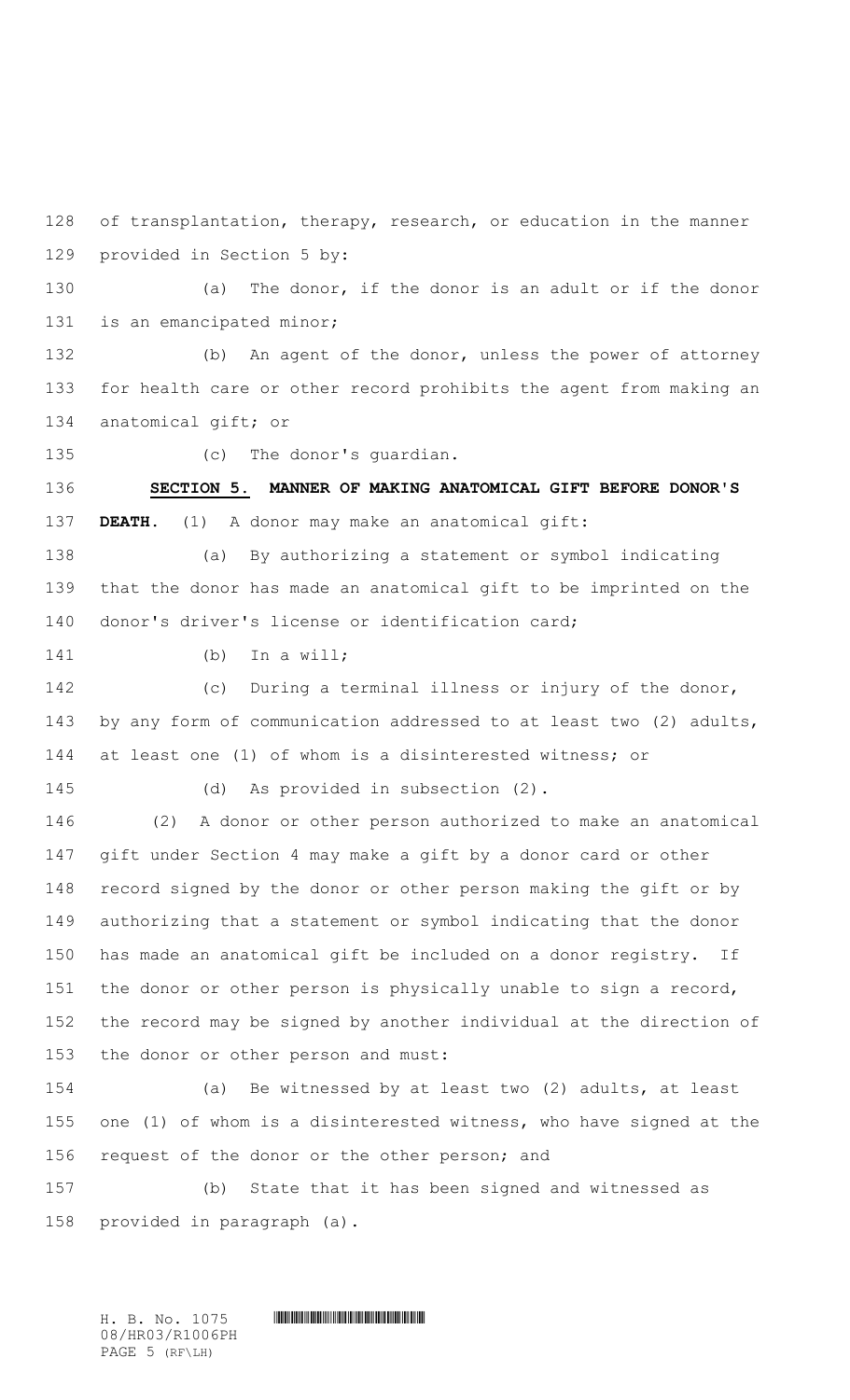(3) Revocation, suspension, expiration, or cancellation of a driver's license or identification card upon which an anatomical gift is indicated does not invalidate the gift.

 (4) An anatomical gift made by will takes effect upon the donor's death whether or not the will is probated. Invalidation of the will after the donor's death does not invalidate the gift.

 **SECTION 6. AMENDING OR REVOKING ANATOMICAL GIFT BEFORE DONOR'S DEATH.** (1) Subject to Section 8, a donor or other person authorized to make an anatomical gift under Section 4 may amend or revoke an anatomical gift by:

(a) A record signed by:

170 (i) The donor;

171 (ii) The other person; or

172 (iii) Subject to subsection (2), another individual acting at the direction of the donor or the other person if the donor or other person is physically unable to sign; or

 (b) A later-executed document of gift that amends or revokes a previous anatomical gift or portion of an anatomical gift, either expressly or by inconsistency.

 (2) A record signed pursuant to subsection (1)(a)(iii) must: (a) Be witnessed by at least two (2) adults, at least one (1) of whom is a disinterested witness, who have signed at the 182 request of the donor or the other person; and

 (b) State that it has been signed and witnessed as provided in paragraph (a).

 (3) Subject to Section 8, a donor or other person authorized to make an anatomical gift under Section 4 may revoke an anatomical gift by the destruction or cancellation of the document of gift, or the portion of the document of gift used to make the gift, with the intent to revoke the gift.

 (4) A donor may amend or revoke an anatomical gift that was not made in a will by any form of communication during a terminal

 $H. B. No. 1075$  . HIRD FOR ANY REPORT OF A SET OF A SET OF A SET OF A SET OF A SET OF A SET OF A SET OF A SET OF A SET OF A SET OF A SET OF A SET OF A SET OF A SET OF A SET OF A SET OF A SET OF A SET OF A SET OF A SET OF A 08/HR03/R1006PH PAGE 6 (RF\LH)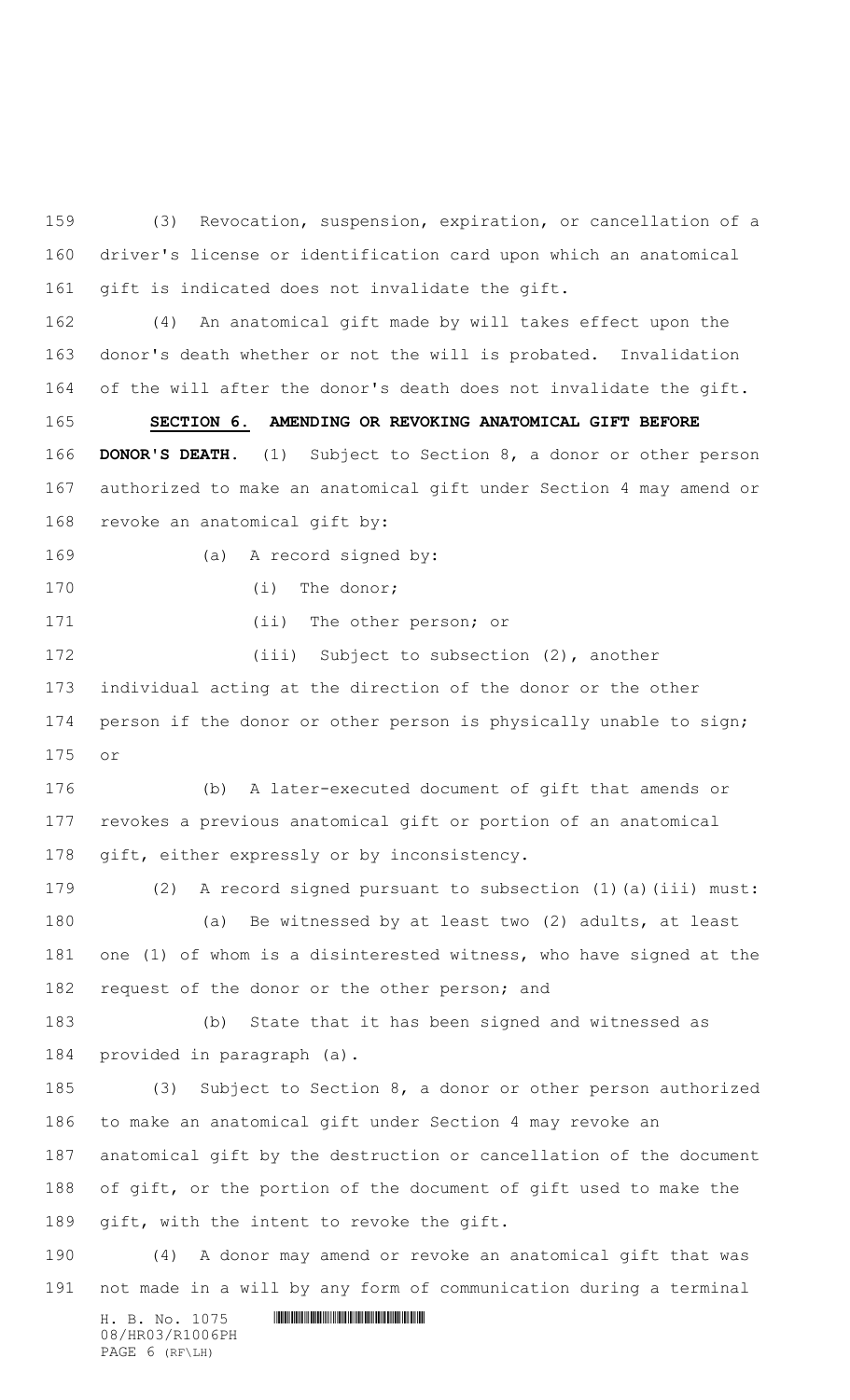illness or injury addressed to at least two (2) adults, at least one (1) of whom is a disinterested witness.

 (5) A donor who makes an anatomical gift in a will may amend or revoke the gift in the manner provided for amendment or revocation of wills or as provided in subsection (1).

 **SECTION 7. REFUSAL TO MAKE ANATOMICAL GIFT; EFFECT OF REFUSAL.** (1) An individual may refuse to make an anatomical gift of the individual's body or part by:

(a) A record signed by:

(i) The individual; or

 (ii) Subject to subsection (2), another individual acting at the direction of the individual if the individual is physically unable to sign;

 (b) The individual's will, whether or not the will is admitted to probate or invalidated after the individual's death; or

 (c) Any form of communication made by the individual during the individual's terminal illness or injury addressed to at least two (2) adults, at least one (1) of whom is a disinterested witness.

 (2) A record signed pursuant to subsection (1)(a)(ii) must: (a) Be witnessed by at least two (2) adults, at least one (1) of whom is a disinterested witness, who have signed at the request of the individual; and

 (b) State that it has been signed and witnessed as provided in paragraph (a).

 (3) An individual who has made a refusal may amend or revoke the refusal:

 (a) In the manner provided in subsection (1) for making a refusal;

 (b) By subsequently making an anatomical gift pursuant to Section 5 that is inconsistent with the refusal; or

 $H. B. No. 1075$  **HENGING PHOTOGRAPH** 08/HR03/R1006PH PAGE 7 (RF\LH)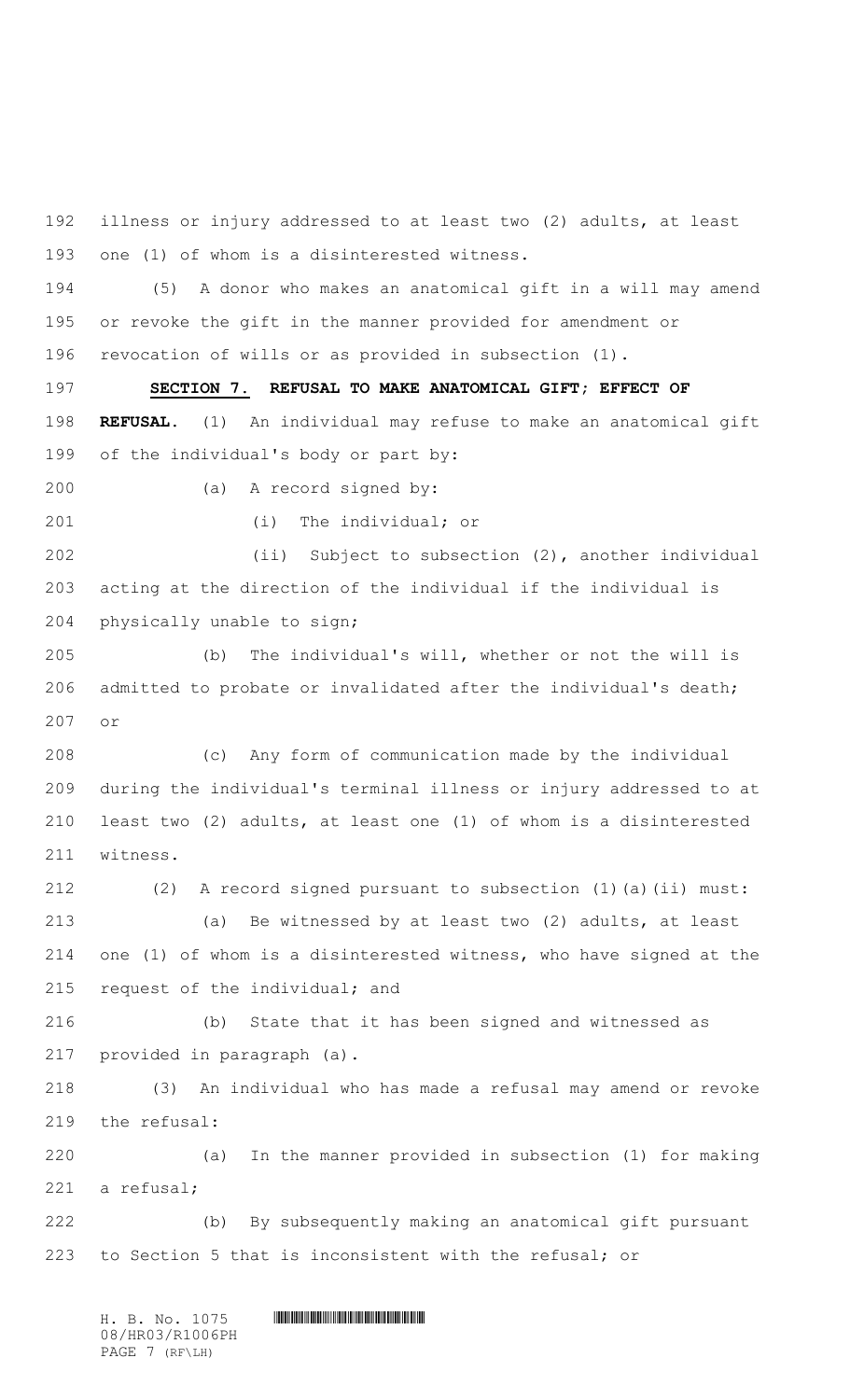(c) By destroying or canceling the record evidencing the refusal, or the portion of the record used to make the refusal, with the intent to revoke the refusal.

 (4) Except as otherwise provided in Section 8(8), in the absence of an express, contrary indication by the individual set forth in the refusal, an individual's unrevoked refusal to make an anatomical gift of the individual's body or part bars all other persons from making an anatomical gift of the individual's body or part.

 **SECTION 8. PRECLUSIVE EFFECT OF ANATOMICAL GIFT, AMENDMENT, OR REVOCATION.** (1) Except as otherwise provided in subsection (7) and subject to subsection (6), in the absence of an express, contrary indication by the donor, a person other than the donor is barred from making, amending, or revoking an anatomical gift of a donor's body or part if the donor made an anatomical gift of the donor's body or part under Section 5 or an amendment to an anatomical gift of the donor's body or part under Section 6.

 (2) A donor's revocation of an anatomical gift of the donor's body or part under Section 6 is not a refusal and does not bar another person specified in Section 4 or 9 from making an anatomical gift of the donor's body or part under Section 5 or 10.

 (3) If a person other than the donor makes an unrevoked anatomical gift of the donor's body or part under Section 5 or an amendment to an anatomical gift of the donor's body or part under Section 6, another person may not make, amend, or revoke the gift of the donor's body or part under Section 10.

 (4) A revocation of an anatomical gift of a donor's body or part under Section 6 by a person other than the donor does not bar another person from making an anatomical gift of the body or part under Section 5 or 10.

 (5) In the absence of an express, contrary indication by the donor or other person authorized to make an anatomical gift under Section 4, an anatomical gift of a part is neither a refusal to

 $H. B. No. 1075$  . HINDING PHOTOGRAPH  $H. B. N \circ A$ 08/HR03/R1006PH PAGE 8 (RF\LH)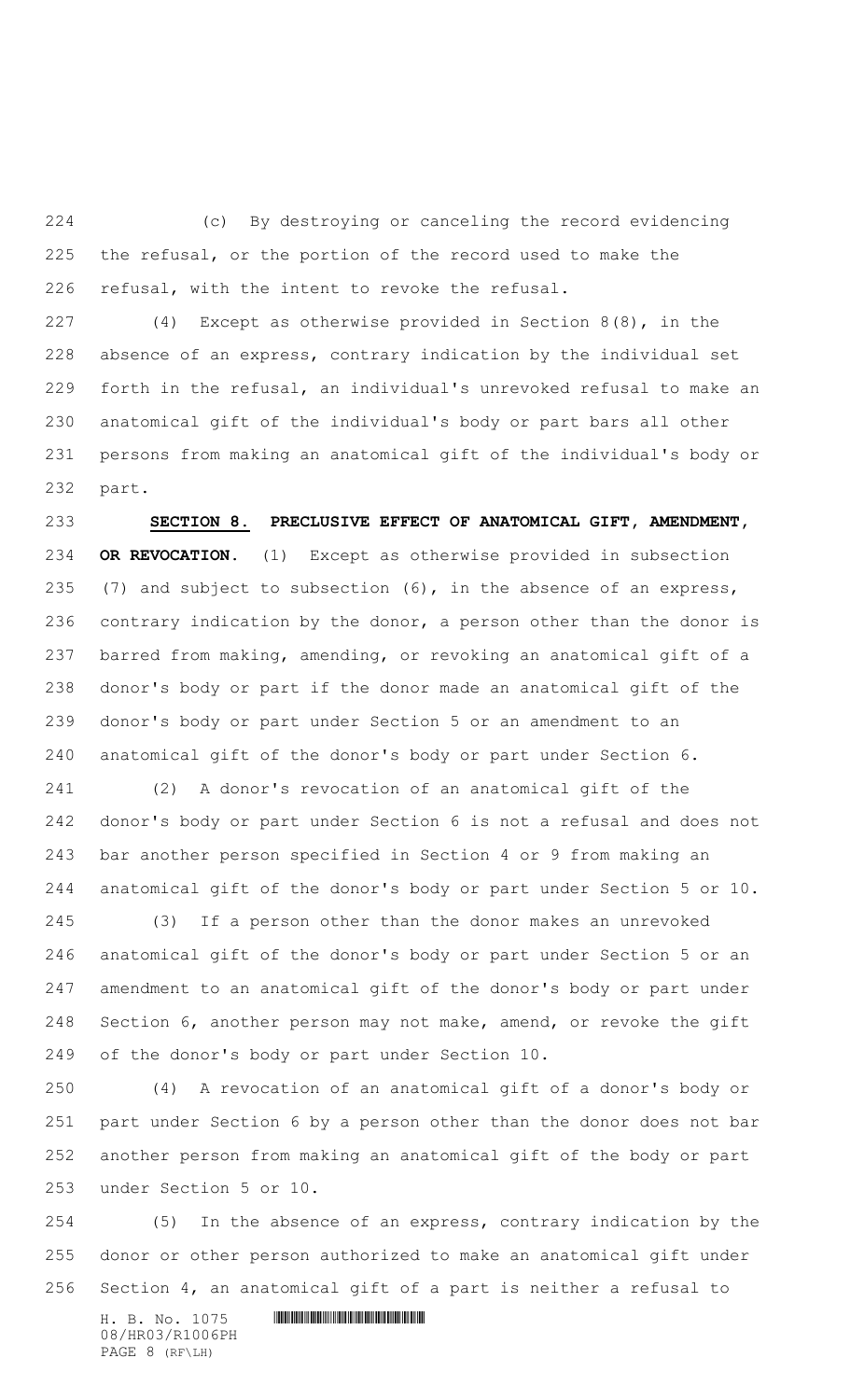give another part nor a limitation on the making of an anatomical gift of another part at a later time by the donor or another person.

 (6) In the absence of an express, contrary indication by the donor or other person authorized to make an anatomical gift under Section 4, an anatomical gift of a part for one or more of the purposes set forth in Section 4 is not a limitation on the making of an anatomical gift of the part for any of the other purposes by the donor or any other person under Section 5 or 10.

 (7) If a donor who is an unemancipated minor dies, a parent of the donor who is reasonably available may revoke or amend an anatomical gift of the donor's body or part.

 (8) If an unemancipated minor who signed a refusal dies, a parent of the minor who is reasonably available may revoke the minor's refusal.

 **SECTION 9. WHO MAY MAKE ANATOMICAL GIFT OF DECEDENT'S BODY OR PART.** (1) Subject to subsections (2) and (3) and unless barred by Section 7 or 8, an anatomical gift of a decedent's body or part for purpose of transplantation, therapy, research, or education may be made by any member of the following classes of persons who is reasonably available, in the order of priority listed:

 (a) An agent of the decedent at the time of death who could have made an anatomical gift under Section 4(2) immediately 281 before the decedent's death;

 $H. B. No. 1075$  **HENGING PHOTOGRAPH** 08/HR03/R1006PH PAGE 9 (RF\LH) 282 (b) The spouse of the decedent; (c) Adult children of the decedent; (d) Parents of the decedent; (e) Adult siblings of the decedent; (f) Adult grandchildren of the decedent; 287 (g) Grandparents of the decedent; (h) The persons who were acting as the guardians of the person of the decedent at the time of death;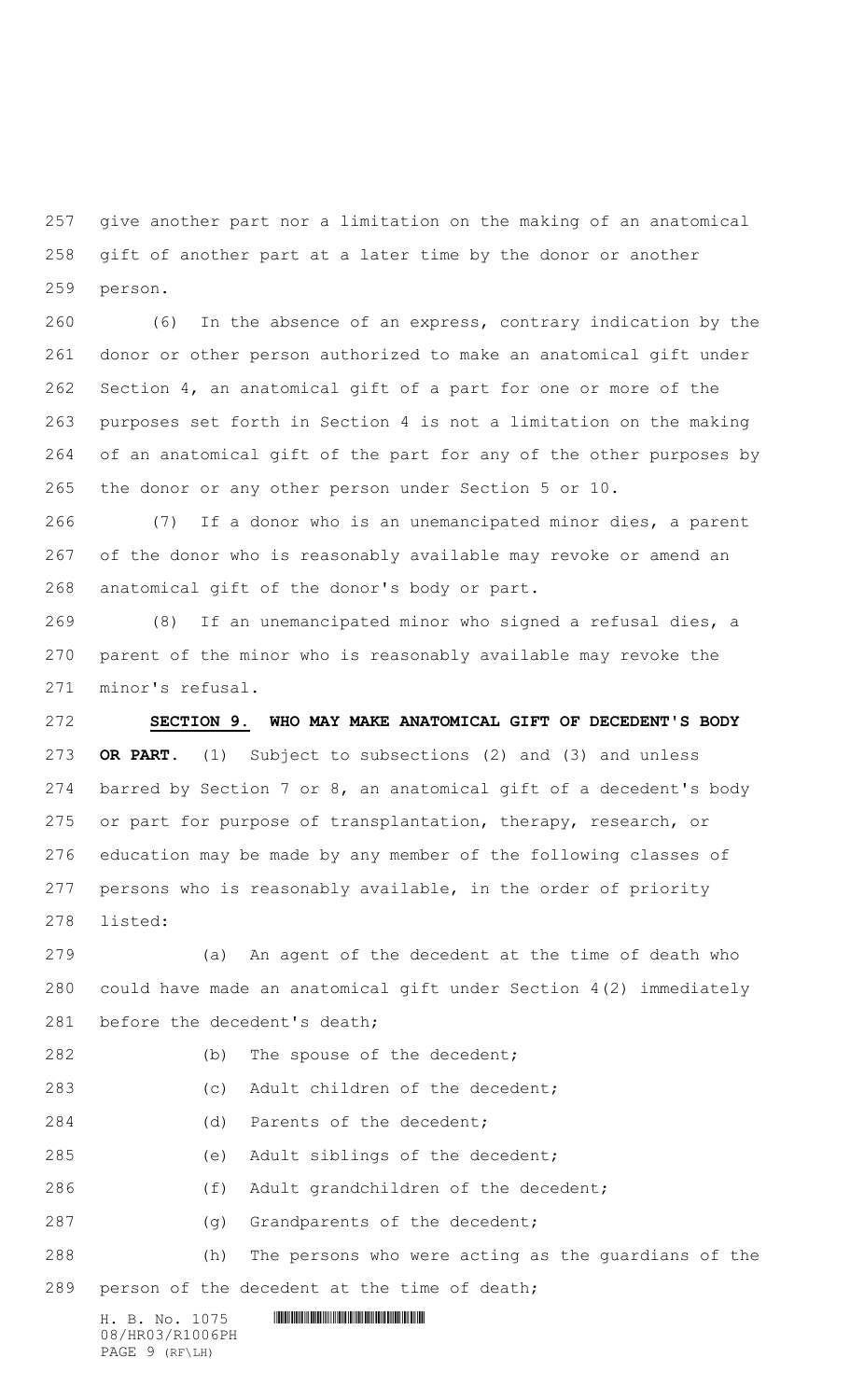(i) Any other person having the authority to dispose of the decedent's body; and

 (j) Any other person having the legal authority to dispose of the civil matters of the decedent.

 (2) If there is more than one (1) member of a class listed 295 in subsection  $(1)$   $(a)$ ,  $(c)$ ,  $(d)$ ,  $(e)$ ,  $(f)$ ,  $(g)$ , or  $(h)$  entitled to make an anatomical gift, an anatomical gift may be made by a member of the class unless that member or a person to which the gift may pass under Section 11 knows of an objection by another member of the class. If an objection is known, the gift may be made only by a majority of the members of the class who are reasonably available.

 (3) A person may not make an anatomical gift if, at the time of the decedent's death, a person in a prior class under subsection (1) is reasonably available to make or to object to the making of an anatomical gift.

 **SECTION 10. MANNER OF MAKING, AMENDING, OR REVOKING ANATOMICAL GIFT OF DECEDENT'S BODY OR PART.** (1) A person authorized to make an anatomical gift under Section 9 may make an anatomical gift by a document of gift signed by the person making the gift or by that person's oral communication that is electronically recorded or is contemporaneously reduced to a record and signed by the individual receiving the oral communication.

 (2) Subject to subsection (3), an anatomical gift by a person authorized under Section 9 may be amended or revoked orally or in a record by any member of a prior class who is reasonably available. If more than one (1) member of the prior class is reasonably available, the gift made by a person authorized under Section 9 may be:

 (a) Amended only if a majority of the reasonably available members agree to the amending of the gift; or

 $H. B. No. 1075$  **HENGING PHOTOGRAPH** 08/HR03/R1006PH PAGE 10 (RF\LH)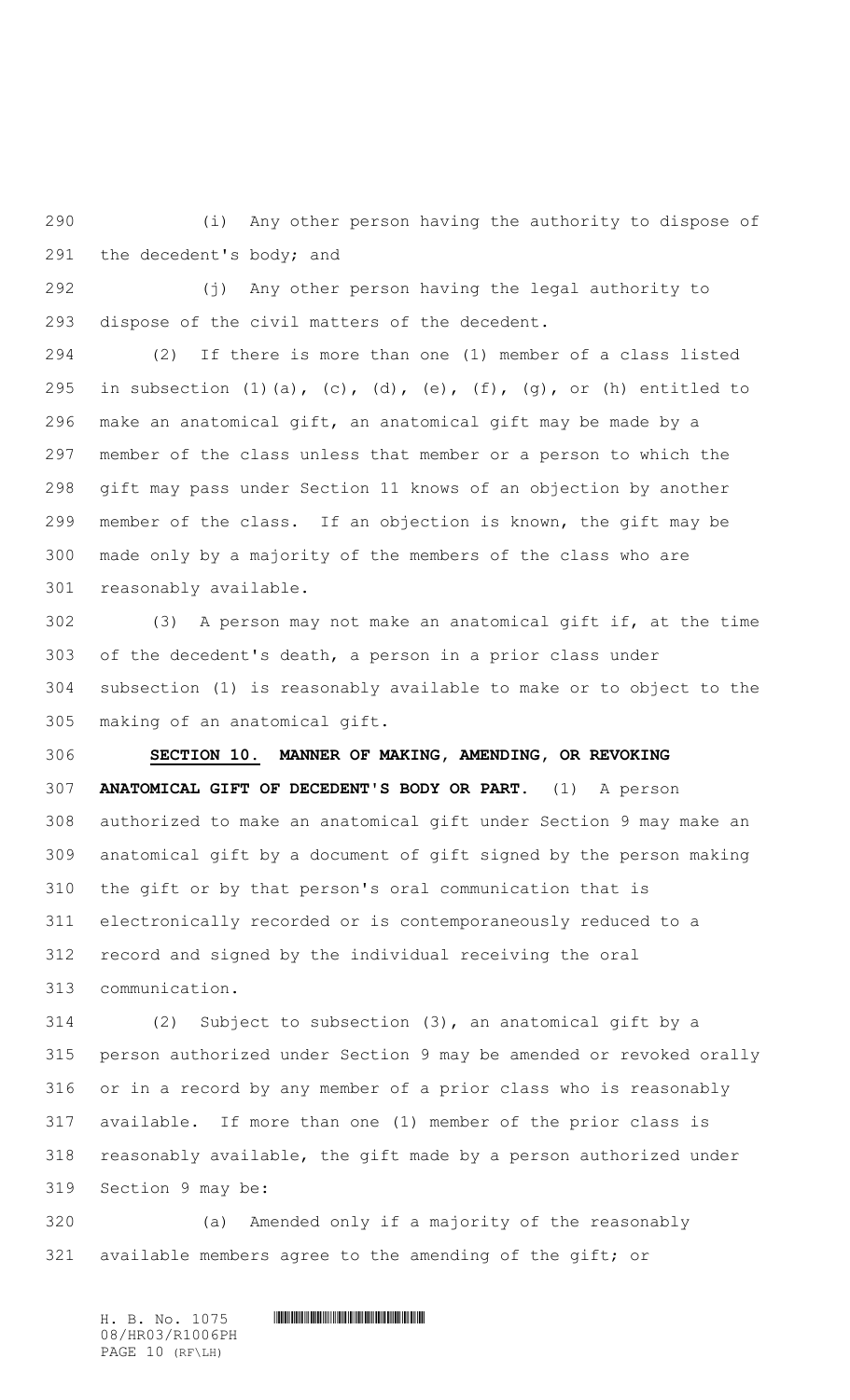(b) Revoked only if a majority of the reasonably available members agree to the revoking of the gift or if they are equally divided as to whether to revoke the gift.

 (3) A revocation under subsection (2) is effective only if, before an incision has been made to remove a part from the donor's body or before invasive procedures have begun to prepare the recipient, the procurement organization, transplant hospital, or physician or technician knows of the revocation.

 **SECTION 11. PERSONS THAT MAY RECEIVE ANATOMICAL GIFT; PURPOSE OF ANATOMICAL GIFT.** (1) An anatomical gift may be made to the following persons named in the document of gift:

 (a) A hospital; accredited medical school, dental school, college, or university; organ procurement organization; or other appropriate person, for research or education;

 (b) Subject to subsection (2), an individual designated by the person making the anatomical gift if the individual is the recipient of the part;

(c) An eye bank or tissue bank.

 (2) If an anatomical gift to an individual under subsection (1)(b) cannot be transplanted into the individual, the part passes in accordance with subsection (7) in the absence of an express, contrary indication by the person making the anatomical gift.

 (3) If an anatomical gift of one or more specific parts or of all parts is made in a document of gift that does not name a person described in subsection (1) but identifies the purpose for which an anatomical gift may be used, the following rules apply:

 (a) If the part is an eye and the gift is for the purpose of transplantation or therapy, the gift passes to the appropriate eye bank.

 (b) If the part is tissue and the gift is for the purpose of transplantation or therapy, the gift passes to the appropriate tissue bank.

 $H. B. No. 1075$  **HENGING PHOTOGRAPH** 08/HR03/R1006PH PAGE 11 (RF\LH)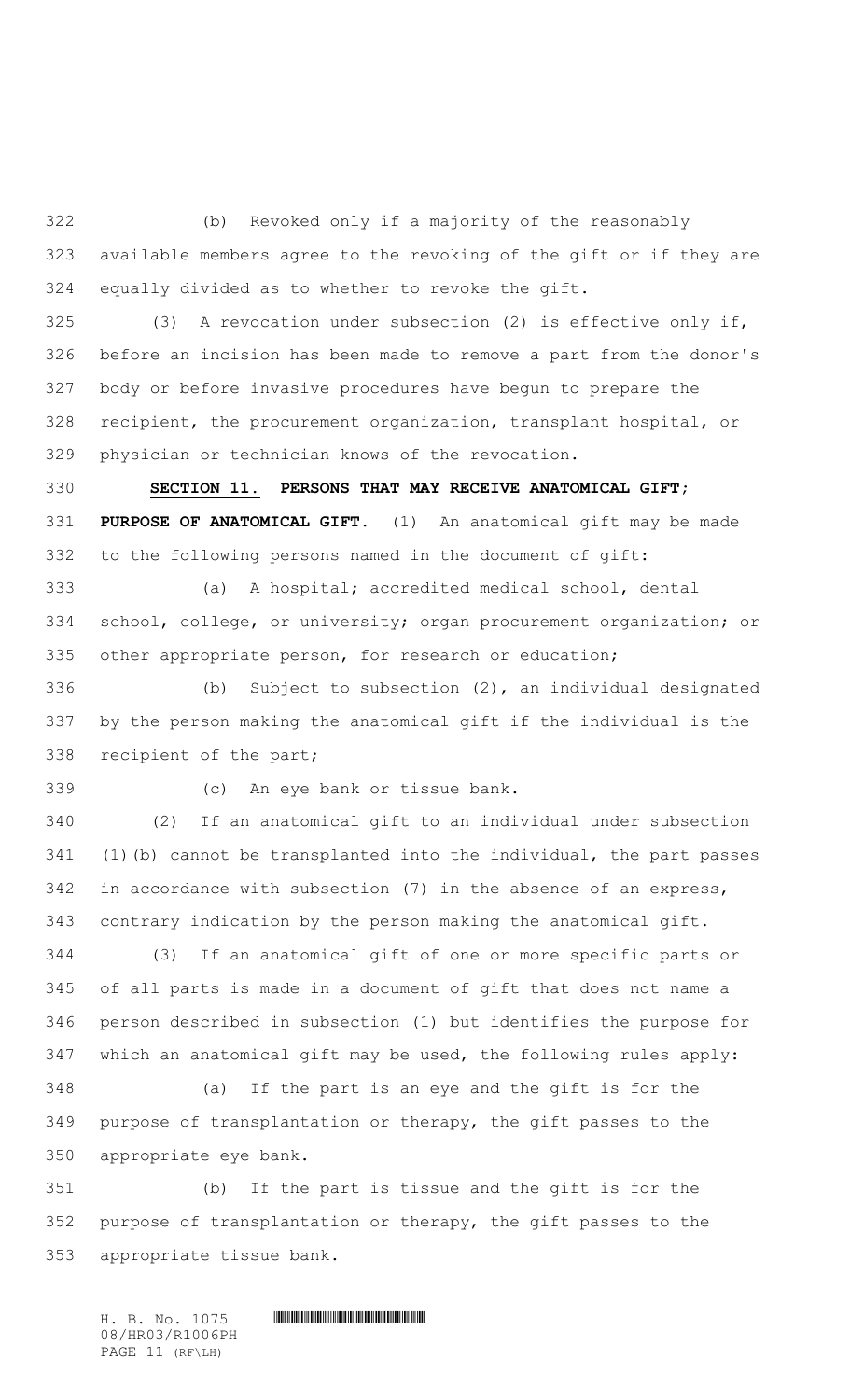(c) If the part is an organ and the gift is for the purpose of transplantation or therapy, the gift passes to the appropriate organ procurement organization as custodian of the organ.

 (d) If the part is an organ, an eye, or tissue and the gift is for the purpose of research or education, the gift passes to the appropriate procurement organization.

 (4) For the purpose of subsection (3), if there is more than one (1) purpose of an anatomical gift set forth in the document of gift but the purposes are not set forth in any priority, the gift must be used for transplantation or therapy, if suitable. If the gift cannot be used for transplantation or therapy, the gift may be used for research or education.

 (5) If an anatomical gift of one or more specific parts is made in a document of gift that does not name a person described in subsection (1) and does not identify the purpose of the gift, the gift may be used only for transplantation or therapy, and the gift passes in accordance with subsection (7).

 (6) If a document of gift specifies only a general intent to make an anatomical gift by words such as "donor", "organ donor", or "body donor", or by a symbol or statement of similar import, the gift may be used only for transplantation or therapy, and the gift passes in accordance with subsection (7).

 (7) For purposes of subsections (2), (5), and (6) the following rules apply:

 (a) If the part is an eye, the gift passes to the appropriate eye bank.

 (b) If the part is tissue, the gift passes to the appropriate tissue bank.

 (c) If the part is an organ, the gift passes to the appropriate organ procurement organization as custodian of the organ.

 $H. B. No. 1075$  **HENGING PHOTOGRAPH** 08/HR03/R1006PH PAGE 12 (RF\LH)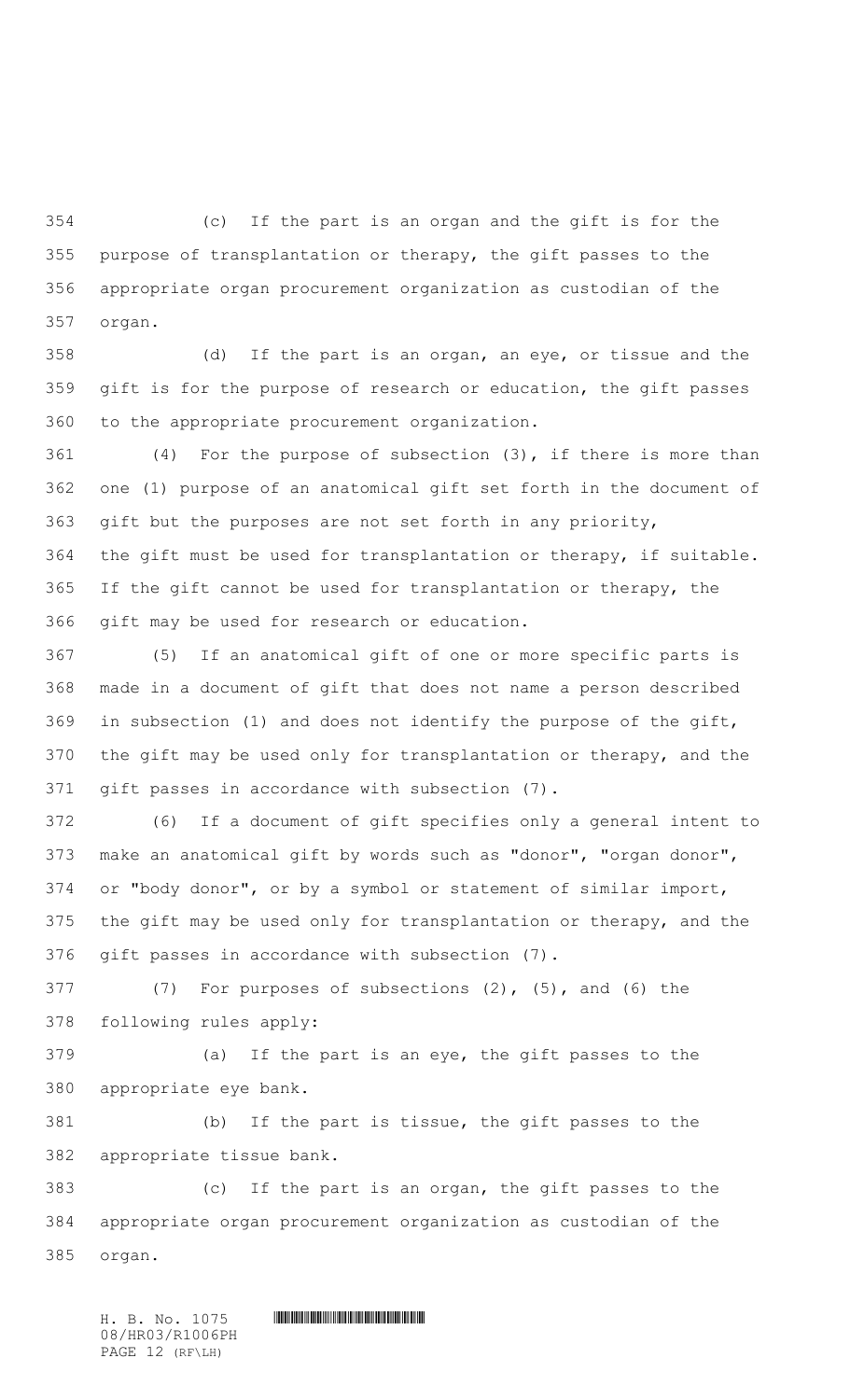(8) An anatomical gift of an organ for transplantation or therapy, other than an anatomical gift under subsection (1)(b), passes to the organ procurement organization as custodian of the organ.

 (9) If an anatomical gift does not pass pursuant to subsections (1) through (8) or the decedent's body or part is not used for transplantation, therapy, research, or education, custody of the body or part passes to the person under obligation to dispose of the body or part.

 (10) A person may not accept an anatomical gift if the person knows that the gift was not effectively made under Section 5 or 10 or if the person knows that the decedent made a refusal under Section 7 that was not revoked. For purposes of this subsection, if a person knows that an anatomical gift was made on a document of gift, the person is deemed to know of any amendment or revocation of the gift or any refusal to make an anatomical gift on the same document of gift.

 (11) Except as otherwise provided in subsection (1)(b), nothing in this law affects the allocation of organs for transplantation or therapy.

 **SECTION 12. SEARCH AND NOTIFICATION.** (1) The following persons shall make a reasonable search of an individual who the person reasonably believes is dead or near death for a document of gift or other information identifying the individual as a donor or as an individual who made a refusal:

 (a) A law enforcement officer, fire fighter, paramedic, 412 or other emergency rescuer finding the individual; and

 (b) If no other source of the information is immediately available, a hospital, as soon as practical after the individual's arrival at the hospital.

 (2) If a document of gift or a refusal to make an anatomical gift is located by the search required by subsection (1)(a) and the individual or deceased individual to whom it relates is taken

08/HR03/R1006PH PAGE 13 (RF\LH)

 $H. B. No. 1075$  . HINDIAN ROSE INTERNATIONAL PROPERTY AND RELATED AT A set of  $H$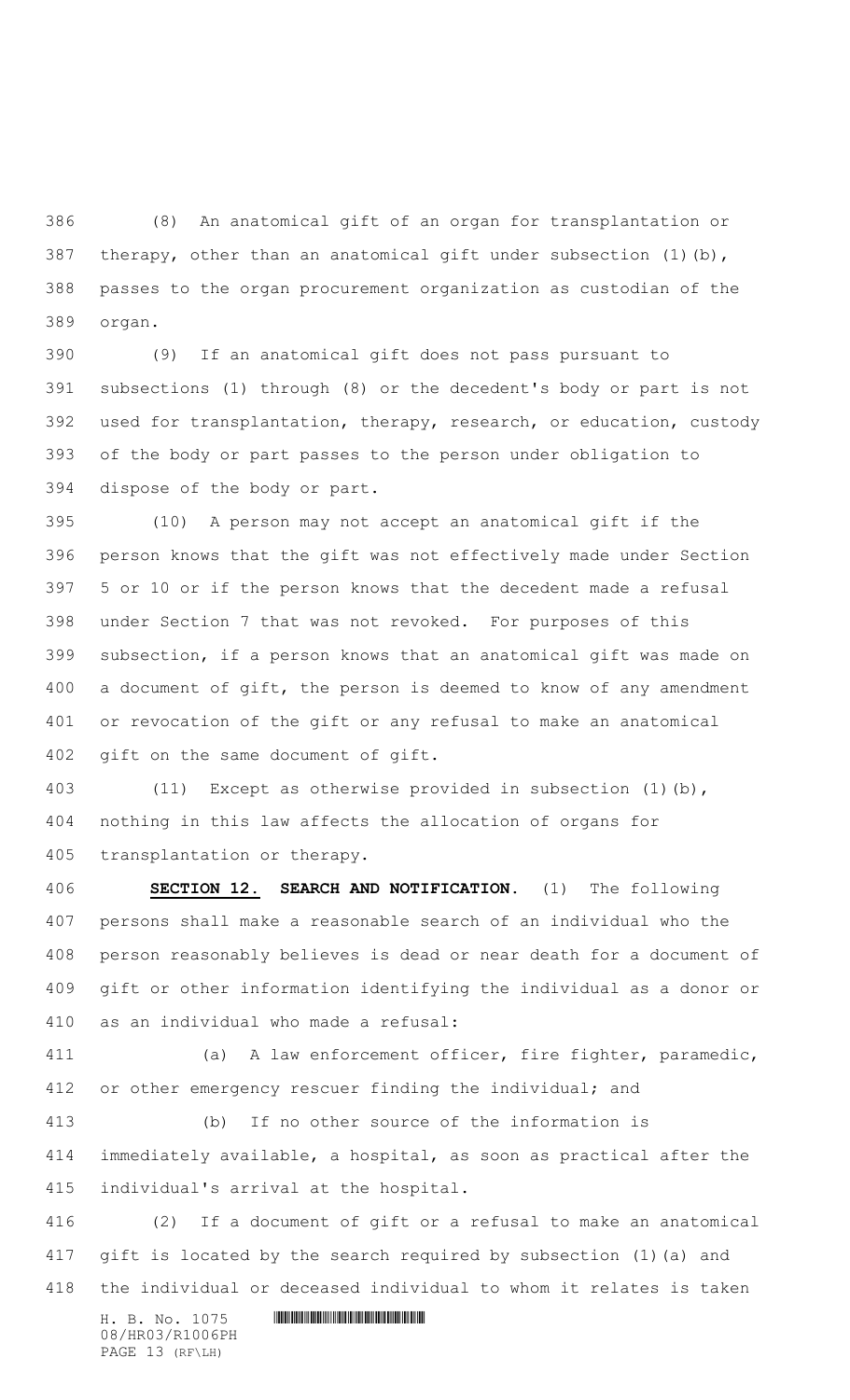to a hospital, the person responsible for conducting the search shall send the document of gift or refusal to the hospital.

 (3) A person is not subject to criminal or civil liability for failing to discharge the duties imposed by this section but may be subject to administrative sanctions.

 **SECTION 13. DELIVERY OF DOCUMENT OF GIFT NOT REQUIRED; RIGHT TO EXAMINE.** (1) A document of gift need not be delivered during the donor's lifetime to be effective.

 (2) Upon or after an individual's death, a person in possession of a document of gift or a refusal to make an anatomical gift with respect to the individual shall allow examination and copying of the document of gift or refusal by a person authorized to make or object to the making of an anatomical gift with respect to the individual or by a person to which the gift could pass under Section 11.

 **SECTION 14. RIGHTS AND DUTIES OF PROCUREMENT ORGANIZATION AND OTHERS.** (1) When a hospital refers an individual at or near death to a procurement organization, the organization shall make a reasonable search of the records of the Mississippi Department of Public Safety and any donor registry that it knows exists for the geographical area in which the individual resides to ascertain whether the individual has made an anatomical gift.

 (2) A procurement organization must be allowed reasonable access to information in the records of the Mississippi Department of Public Safety to ascertain whether an individual at or near death is a donor.

 (3) When a hospital refers an individual at or near death to a procurement organization, the organization may conduct any reasonable examination necessary to ensure the medical suitability of a part that is or could be the subject of an anatomical gift 449 for transplantation, therapy, research, or education from a donor 450 or a prospective donor. The organ procurement organizations, tissue bank, or eye bank, or hospital medical professionals under

 $H. B. No. 1075$  . HINDING PHOTOGRAPH  $H. B. N \circ A$ 08/HR03/R1006PH PAGE 14 (RF\LH)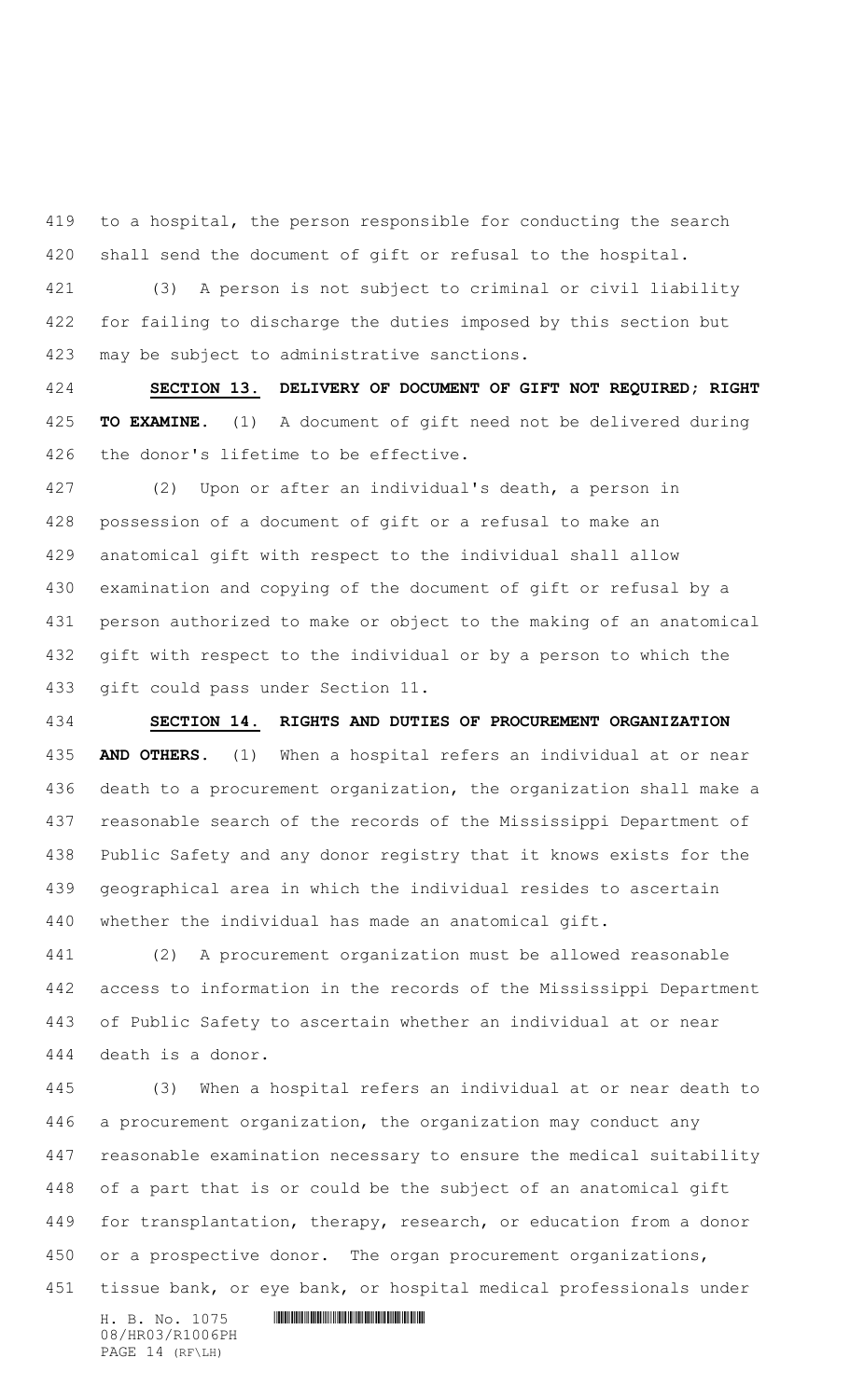452 the direction thereof, may perform any and all tests to evaluate the deceased as a potential donor and any invasive procedures on the deceased body in order to preserve the potential donor's organs. During the examination period, measures necessary to ensure the medical suitability of the part may not be withdrawn unless the hospital or procurement organization knows that the individual expressed a contrary intent.

 (4) Unless prohibited by law other than this law, at any time after a donor's death, the person to which a part passes under Section 11 may conduct any reasonable examination necessary to ensure the medical suitability of the body or part for its intended purpose.

 (5) Unless prohibited by law other than this law, an examination under subsection (3) or (4) may include an examination of all medical and dental records of the donor or prospective donor.

 (6) Upon the death of a minor who was a donor or had signed a refusal, unless a procurement organization knows the minor is emancipated, the procurement organization shall conduct a reasonable search for the parents of the minor and provide the parents with an opportunity to revoke or amend the anatomical gift or revoke the refusal.

 (7) Upon referral by a hospital under subsection (1), a procurement organization shall make a reasonable search for any person listed in Section 9 having priority to make an anatomical gift on behalf of a prospective donor. If a procurement organization receives information that an anatomical gift to any other person was made, amended, or revoked, it shall promptly advise the other person of all relevant information.

 (8) Subject to Sections 11(a) and 22, the rights of the person to which a part passes under Section 11 are superior to the rights of all others with respect to the part. The person may accept or reject an anatomical gift in whole or in part. Subject

 $H. B. No. 1075$  . HINDIAN ROSE INTERNATIONAL PROPERTY AND RELATED AT A set of  $H$ 08/HR03/R1006PH PAGE 15 (RF\LH)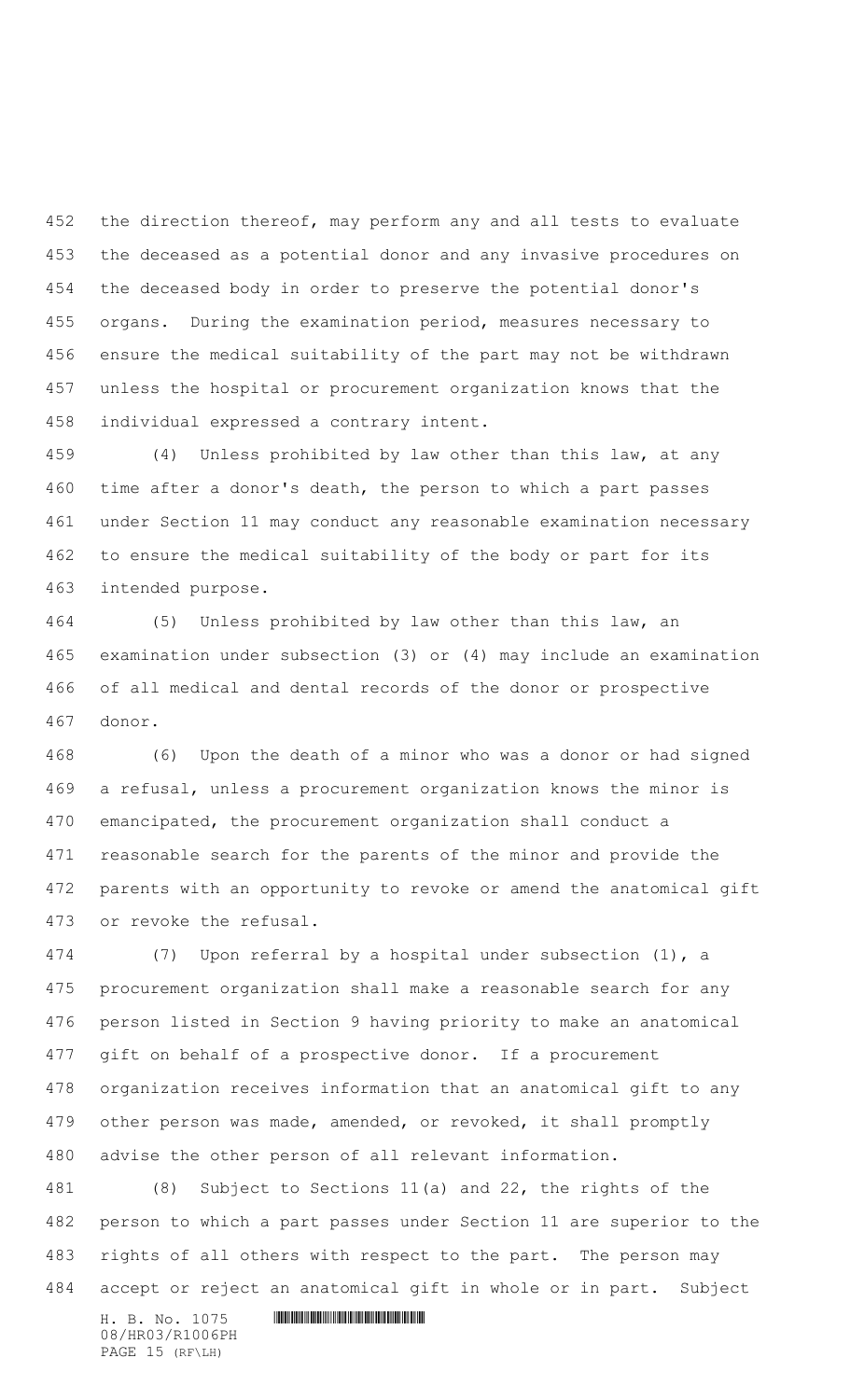to the terms of the document of gift and this law, a person that accepts an anatomical gift of an entire body may allow embalming, burial or cremation, and use of remains in a funeral service. If the gift is of a part, the person to which the part passes under Section 11, upon the death of the donor and before embalming, burial, or cremation, shall cause the part to be removed without unnecessary mutilation.

 (9) Neither the physician who attends the decedent at death nor the physician who determines the time of the decedent's death may participate in the procedures for removing or transplanting a part from the decedent.

 (10) A physician or technician may remove a donated part from the body of a donor that the physician or technician is qualified to remove.

 **SECTION 15. COORDINATION OF PROCUREMENT AND USE.** Each hospital in this state shall enter into agreements or affiliations with procurement organizations for coordination of procurement and use of anatomical gifts.

 **SECTION 16. SALE OR PURCHASE OF PARTS PROHIBITED.** (1) Except as otherwise provided in subsection (2), a person who for valuable consideration, knowingly purchases or sells a part for transplantation or therapy, if removal of a part from an individual is intended to occur after the individual's death commits a felony and upon conviction thereof is subject to a fine not exceeding Fifty Thousand Dollars (\$50,000.00) or imprisonment not exceeding five (5) years, or both.

 (2) A person may charge a reasonable amount for the removal, processing, preservation, quality control, storage,

transportation, implantation, or disposal of a part.

 **SECTION 17. OTHER PROHIBITED ACTS.** A person who, in order to obtain a financial gain, intentionally falsifies, forges, conceals, defaces, or obliterates a document of gift, an amendment or revocation of a document of gift, or a refusal, commits a

 $H. B. No. 1075$  . HINDING PHOTOGRAPH  $H. B. N \circ A$ 08/HR03/R1006PH PAGE 16 (RF\LH)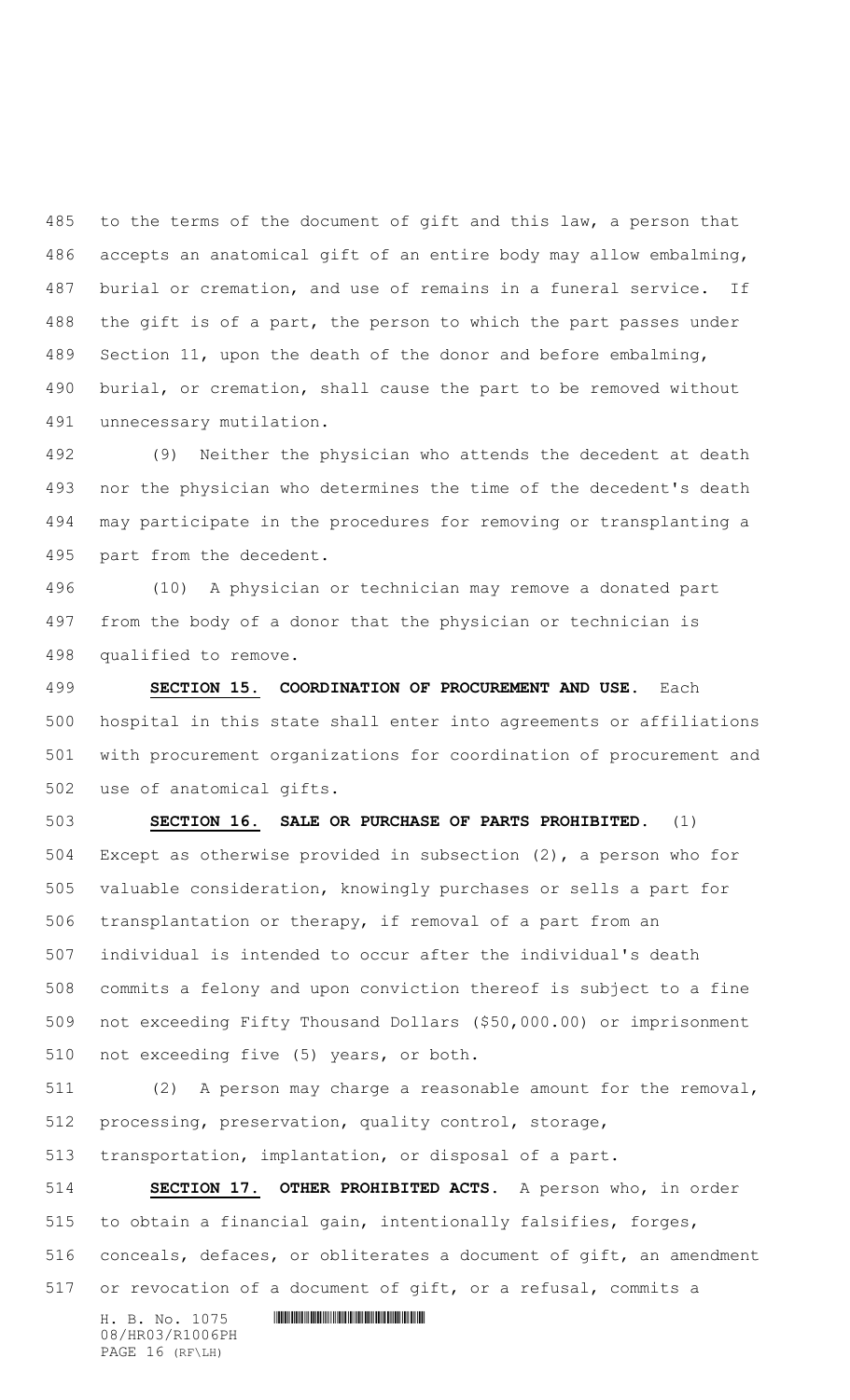felony and, upon conviction thereof, is subject to a fine not exceeding Fifty Thousand Dollars (\$50,000.00) or imprisonment not exceeding five (5) years, or both.

 **SECTION 18. IMMUNITY.** (1) A person that acts in accordance with this law or with the applicable anatomical gift law of another state, or attempts in good faith to do so, is not liable for the act in a civil action, criminal prosecution, or administrative proceeding.

 (2) Neither the person making an anatomical gift nor the donor's estate is liable for any injury or damage that results from the making or use of the gift.

 (3) In determining whether an anatomical gift has been made, amended, or revoked under this law, a person may rely upon representations of an individual listed in Section 9(1)(b), (c), (d), (e), (f) or (g) relating to the individual's relationship to the donor or prospective donor unless the person knows that the representation is untrue.

 **SECTION 19. LAW GOVERNING VALIDITY; CHOICE OF LAW AS TO EXECUTION OF DOCUMENT OF GIFT; PRESUMPTION OF VALIDITY.** (1) A document of gift is valid if executed in accordance with:

(a) This law;

 (b) The laws of the state or country where it was executed; or

 (c) The laws of the state or country where the person making the anatomical gift was domiciled, has a place of residence, or was a national at the time the document of gift was executed.

 (2) If a document of gift is valid under this section, the law of this state governs the interpretation of the document of gift.

 (3) A person may presume that a document of gift or amendment of an anatomical gift is valid unless that person knows that it was not validly executed or was revoked.

08/HR03/R1006PH PAGE 17 (RF\LH)

 $H. B. No. 1075$  . HINDING PHOTOGRAPH  $H. B. N \circ A$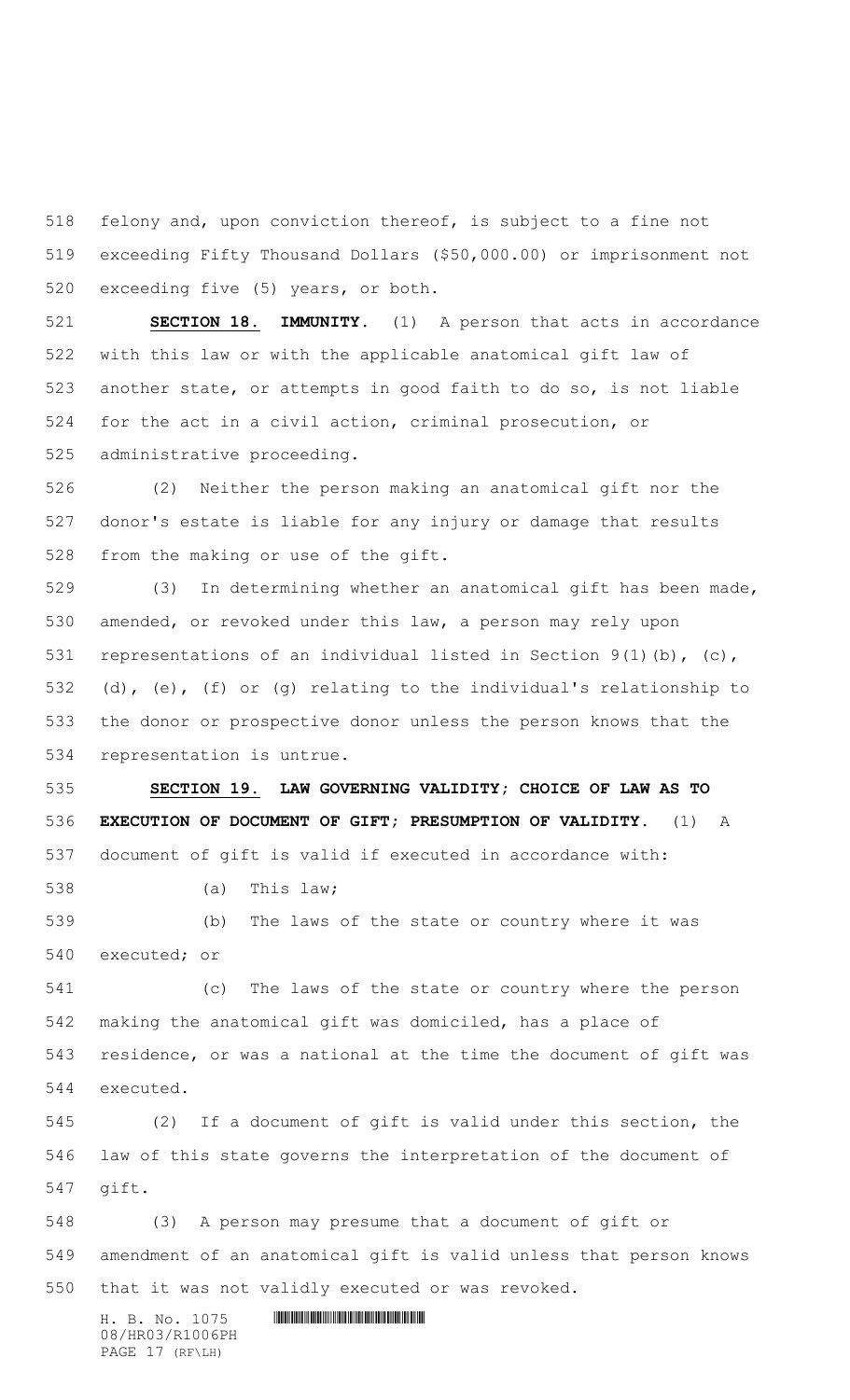**SECTION 20. DONOR REGISTRY.** (1) The Mississippi Department of Public Safety may establish or contract for the establishment of a donor registry.

 (2) The Mississippi Department of Public Safety shall cooperate with a person that administers any donor registry that this state establishes, contracts for, or recognizes for the purpose of transferring to the donor registry all relevant information regarding a donor's making, amendment to, or revocation of an anatomical gift.

(3) A donor registry must:

 (a) Allow a donor or other person authorized under Section 4 to include on the donor registry a statement or symbol 563 that the donor has made, amended, or revoked an anatomical gift;

 (b) Be accessible to a procurement organization to allow it to obtain relevant information on the donor registry to determine, at or near death of the donor or a prospective donor, whether the donor or prospective donor has made, amended, or revoked an anatomical gift; and

 (c) Be accessible for purposes of paragraphs (a) and (b) seven (7) days a week on a twenty-four-hour basis.

 (4) Except as otherwise provided in subsection (6), personally identifiable information on a donor registry about a donor or prospective donor may not be used or disclosed without the express consent of the donor, prospective donor, or person that made the anatomical gift for any purpose other than to determine, at or near death of the donor or prospective donor, whether the donor or prospective donor has made, amended, or revoked an anatomical gift.

 (5) This section does not prohibit any person from creating or maintaining a donor registry that is not established by or under contract with the state. Any such registry must comply with subsections (3) and (4).

08/HR03/R1006PH PAGE 18 (RF\LH)

## $H. B. No. 1075$  **HENGING PHOTOGRAPH**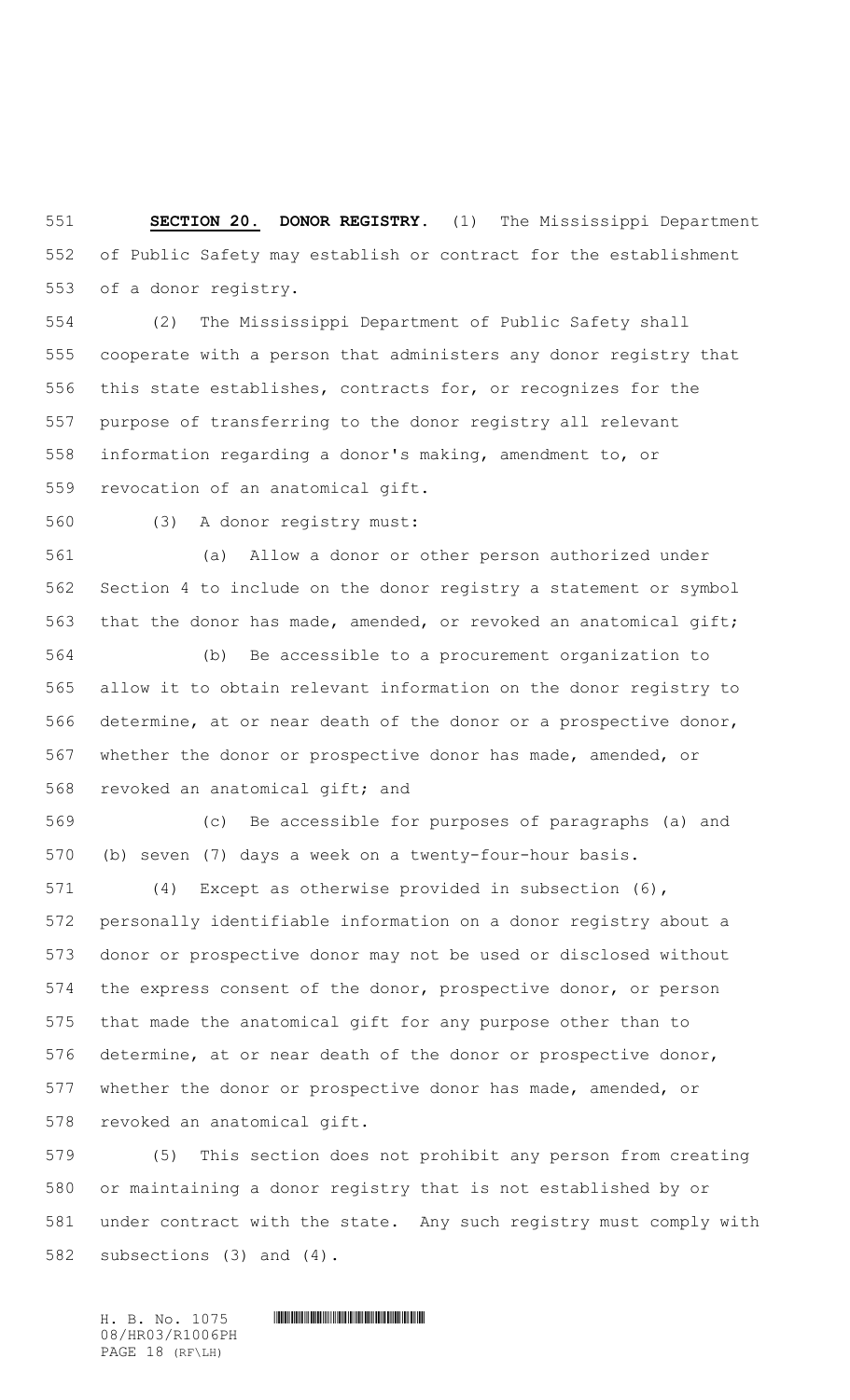(6) At the time that a person is renewing his or her driver's license, the Department of Public Safety shall ask the person if he or she would like to be a donor. If the answer is 586 yes, the department shall inform the prospective donor that his or her decision to be a donor cannot be revoked, changed or contested after his or her death by the donor's next of kin or by any other person, and shall ask the person if he or she would like for information about the person's decision to be a donor to be sent to another person or persons. If the answer is yes, the department shall obtain the name and mailing address of the person or persons designated by the prospective donor, and the donor registry shall send the information about the prospective donor's decision to the designated person or persons as requested.

 **SECTION 21. EFFECT OF ANATOMICAL GIFT ON ADVANCE HEALTH-CARE DIRECTIVE.** (1) In this section:

 (a) "Advance health-care directive" means a power of attorney for health care or a record signed or authorized by a prospective donor containing the prospective donor's direction concerning a health-care decision for the prospective donor.

 (b) "Declaration" means a record signed by a prospective donor specifying the circumstances under which a life support system may be withheld or withdrawn from the prospective donor.

 (c) "Health-care decision" means any decision regarding the health care of the prospective donor.

 (2) If a prospective donor has a declaration or advance health-care directive and the terms of the declaration or directive and the express or implied terms of a potential anatomical gift are in conflict with regard to the administration of measures necessary to ensure the medical suitability of a part for transplantation or therapy, the prospective donor's attending physician and prospective donor shall confer to resolve the conflict. If the prospective donor is incapable of resolving the

 $H. B. No. 1075$  . HINDING PHOTOGRAPH  $H. B. N \circ A$ 08/HR03/R1006PH PAGE 19 (RF\LH)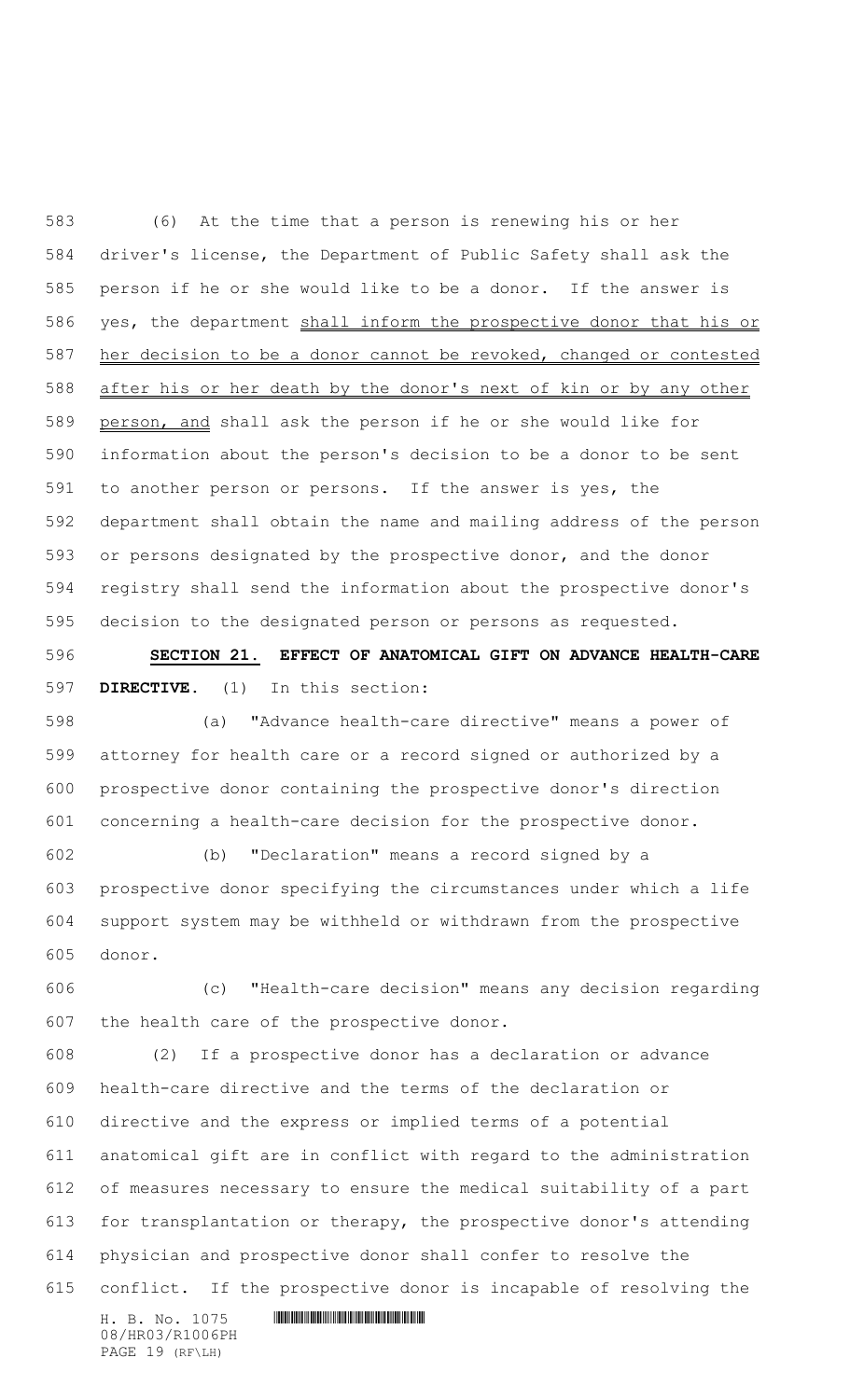conflict, an agent acting under the prospective donor's declaration or directive, or, if none or the agent is not reasonably available, another person authorized by law other than this law to make health-care decisions on behalf of the prospective donor, shall act for the donor to resolve the conflict. The conflict must be resolved as expeditiously as possible. Information relevant to the resolution of the conflict may be obtained from the appropriate procurement organization and any other person authorized to make an anatomical gift for the prospective donor under Section 9. Before resolution of the conflict, measures necessary to ensure the medical suitability of the part may not be withheld or withdrawn from the prospective donor if withholding or withdrawing the measures is not contraindicated by appropriate end-of-life care.

 **SECTION 22. DECISIONS ABOUT ORGAN AND/OR TISSUE DONATIONS IN MEDICAL-LEGAL DEATH INVESTIGATIONS.** (1) If the deceased patient is medically suitable to be an organ and/or tissue donor, as determined by the procurement organization, and the donor and/or family has authorized the donation and transplantation, the donor's organs and/or tissues shall be removed for the purpose of donation and transplantation by the organ procurement organization, in accordance with subsection (2) of this section.

 (2) If the deceased patient is the subject of a medical-legal death investigation, the procurement organization shall immediately notify the appropriate medical examiner that the deceased patient is medically suitable to be an organ and/or tissue donor. If the medical examiner determines that examination, analysis or autopsy of the organs and/or tissue is necessary for the medical examiner's investigation, the medical examiner may be present while the organs and/or tissues are removed for the purpose of transplantation. The physician, surgeon or technician removing the organs and/or tissues shall file with the medical examiner a report detailing the donation,

 $H. B. No. 1075$  . HINDING PHOTOGRAPH  $H. B. N \circ A$ 08/HR03/R1006PH PAGE 20 (RF\LH)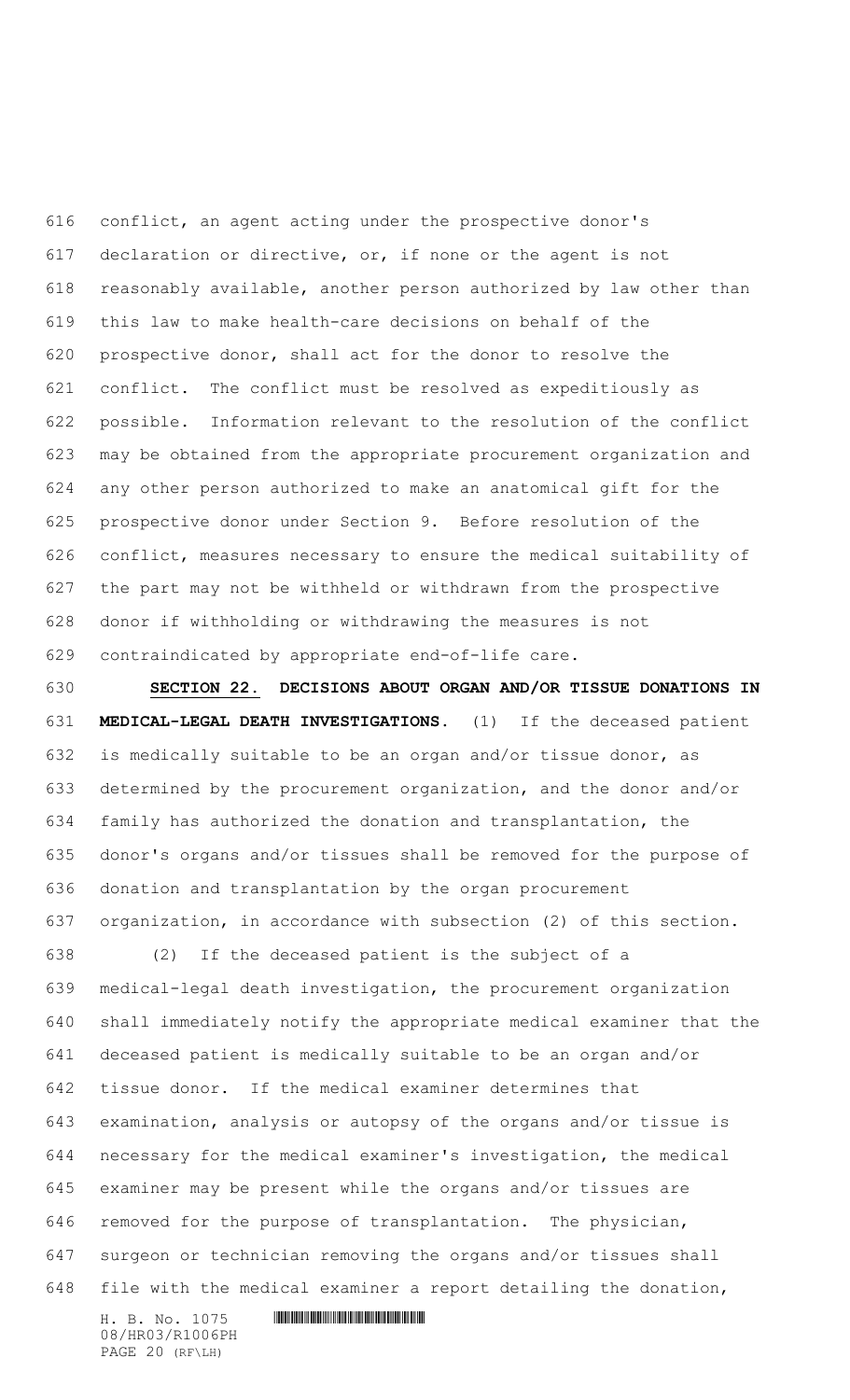which shall become part of the medical examiner's report. When requested by the medical examiner, the report shall include a biopsy or medically approved sample, as specified by the medical examiner, from the donated organs and/or tissues.

 (3) In a medical-legal death investigation, decisions about organ and/or tissue donation and transplantation shall be made in accordance with the protocol that was established and agreed upon under the provisions of the former Section 41-39-15 as it existed on July 1, 2008, or as that protocol may be later revised by a majority vote of the following: the procurement organization, a certified state pathologist appointed by the Mississippi Commissioner of Public Safety, a representative from the University of Mississippi Medical Center, a representative from the Mississippi Coroners Association, an organ recipient appointed by the Governor, the Director of the Mississippi Bureau of Investigation of the Mississippi Department of Public Safety, and a representative of the Mississippi Prosecutor's Association appointed by the Attorney General. The protocol may be revised as necessary as to maximize the total number of organs and/or tissues available for donation and transplantation. Organs and/or tissues designated by virtue of this protocol shall be recovered. The protocol shall be reviewed and evaluated on an annual basis.

 **SECTION 23. UNIFORMITY OF APPLICATION AND CONSTRUCTION.** In applying and construing this uniform act, consideration must be given to the need to promote uniformity of the law with respect to its subject matter among states that enact it.

 **SECTION 24. RELATION TO ELECTRONIC SIGNATURES IN GLOBAL AND NATIONAL COMMERCE ACT.** This act modifies, limits, and supersedes the Electronic Signatures in Global and National Commerce Act, 15 USCS Section 7001 et seq., but does not modify, limit or supersede Section 101(a) of that act, 15 USCS Section 7001, or authorize electronic delivery of any of the notices described in Section 103(b) of that act, 15 USCS Section 7003(b).

 $H. B. No. 1075$  . HINDING PHOTOGRAPH  $H. B. N \circ A$ 08/HR03/R1006PH PAGE 21 (RF\LH)